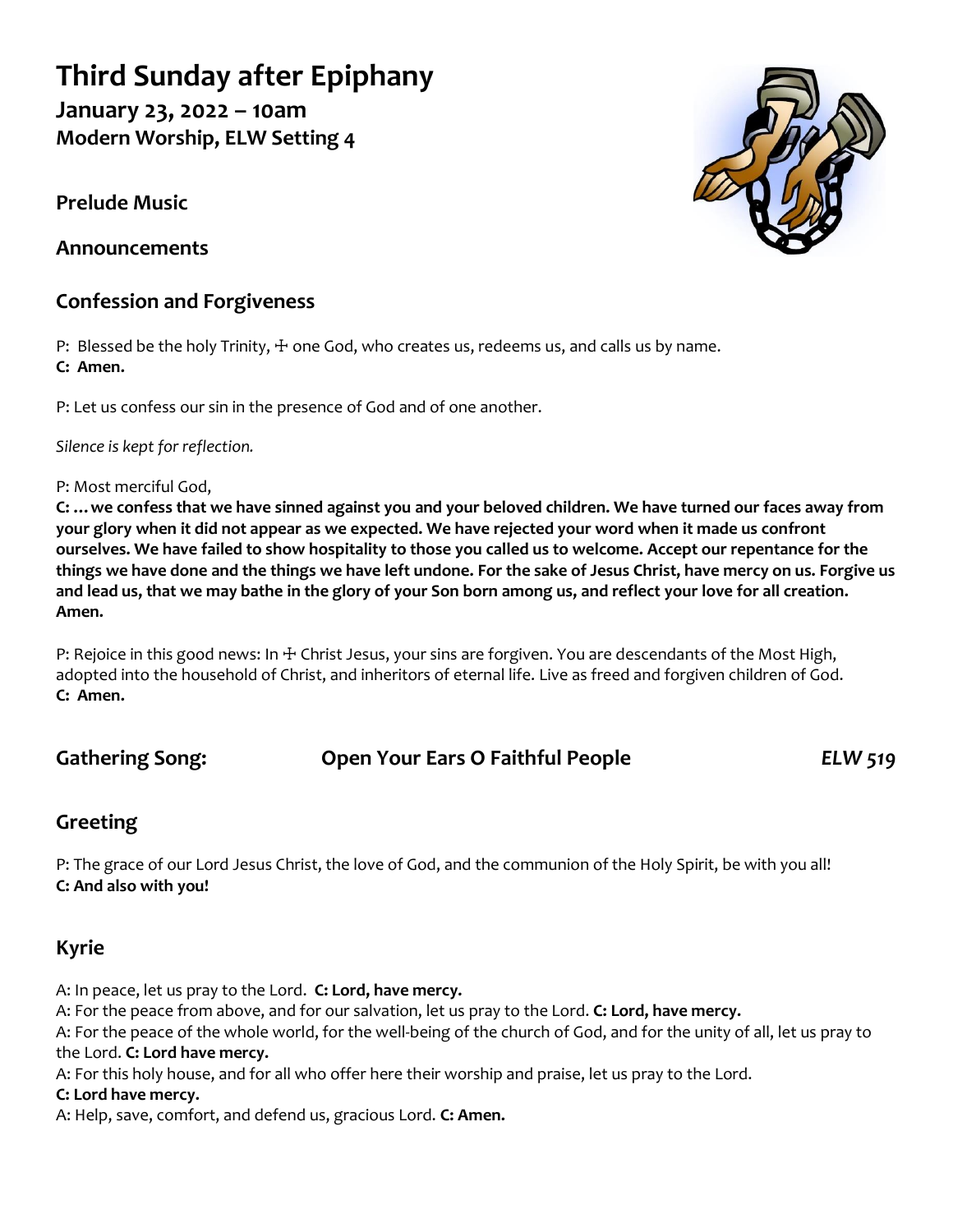### **Prayer of the Day**

#### A: Let us pray together,

**C: Blessed Lord God, you have caused the holy scriptures to be written for the nourishment of your people. Grant that we may hear them, read, mark, learn, and inwardly digest them, that, comforted by your promises, we may embrace and forever hold fast to the hope of eternal life, through your Son, Jesus Christ our Lord. Amen.**

#### **Children's Message** *Annie Slabaugh Annie Slabaugh Annie Slabaugh*

### **First Reading: Nehemiah 8:1-3, 5-6, 8-10**

*The exiles have returned and rebuilt Jerusalem. Now Ezra, the priest, reads the law of Moses to them in the public square. When they hear it, they weep for their sins and for the long years in exile, but Ezra reminds them that "the joy of the Lord is your strength."*

<sup>1</sup>All the people [of Israel] gathered together into the square before the Water Gate. They told the scribe Ezra to bring the book of the law of Moses, which the Lord had given to Israel. <sup>2</sup>Accordingly, the priest Ezra brought the law before the assembly, both men and women and all who could hear with understanding. This was on the first day of the seventh month. <sup>3</sup>He read from it facing the square before the Water Gate from early morning until midday, in the presence of the men and the women and those who could understand; and the ears of all the people were attentive to the book of the law. <sup>5</sup>And Ezra opened the book in the sight of all the people, for he was standing above all the people; and when he opened it, all the people stood up. <sup>6</sup>Then Ezra blessed the Lord, the great God, and all the people answered, "Amen, Amen," lifting up their hands. Then they bowed their heads and worshiped the Lord with their faces to the ground. <sup>8</sup>So they read from the book, from the law of God, with interpretation. They gave the sense, so that the people understood the reading.

<sup>9</sup>And Nehemiah, who was the governor, and Ezra the priest and scribe, and the Levites who taught the people said to all the people, "This day is holy to the Lord your God; do not mourn or weep." For all the people wept when they heard the words of the law. <sup>10</sup>Then he said to them, "Go your way, eat the fat and drink sweet wine and send portions of them to those for whom nothing is prepared, for this day is holy to our Lord; and do not be grieved, for the joy of the Lord is your strength."

L: The Word of the Lord

**C: Thanks be to God**

### **Gospel Acclamation: The Joy of the Lord is Your Strength**

The joy of the Lord is my strength The joy of the Lord is my strength The joy of the Lord is my strength The joy of the Lord is my strength

### **Gospel: Luke 4:14-21**

*Near the beginning of Jesus' public ministry, he visits his hometown of Nazareth. In the words of Isaiah, he states and claims his identity, purpose, and mission.*

P: A reading from… **C: Glory to You, O Lord.**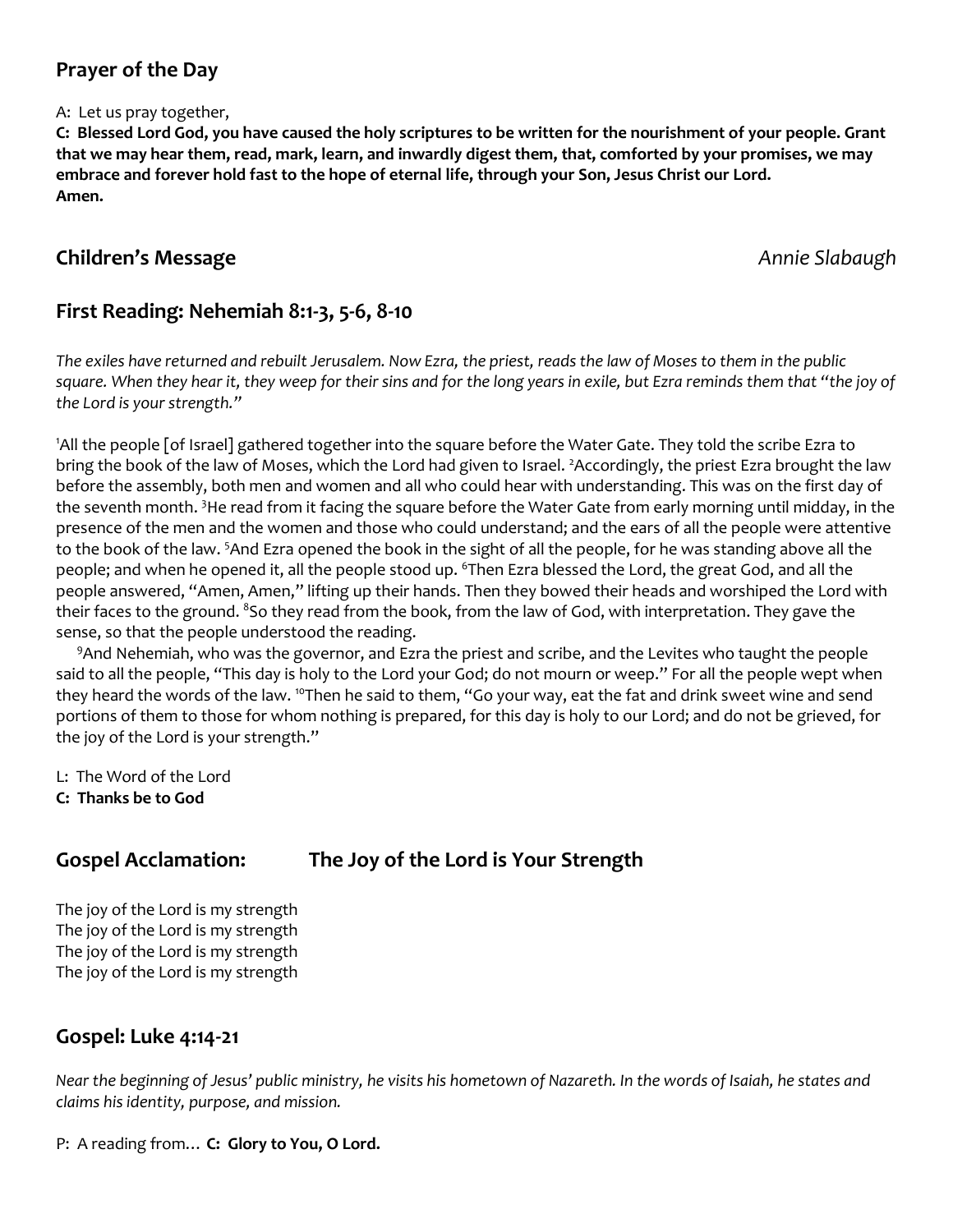<sup>14</sup>Then Jesus, filled with the power of the Spirit, returned to Galilee, and a report about him spread through all the surrounding country. <sup>15</sup>He began to teach in their synagogues and was praised by everyone. <sup>16</sup>When he came to Nazareth, where he had been brought up, he went to the synagogue on the sabbath day, as was his custom. He stood up to read, <sup>17</sup>and the scroll of the prophet Isaiah was given to him. He unrolled the scroll and found the place where it was written: <sup>184</sup>The Spirit of the Lord is upon me, because he has anointed me to bring good news to the poor. He has sent me to proclaim release to the captives and recovery of sight to the blind, to let the oppressed go free, <sup>19</sup>to proclaim the year of the Lord's favor." <sup>20</sup>And he rolled up the scroll, gave it back to the attendant, and sat down. The eyes of all in the synagogue were fixed on him. <sup>21</sup>Then he began to say to them, "Today this scripture has been fulfilled in your hearing."

P: The Gospel of the Lord. **C: Praise to you, O Christ.**

| Sermon           |                              | Pastor Paul Busekist |
|------------------|------------------------------|----------------------|
| Song of the Day: | We are Marching in the Light | <b>ELW 866</b>       |

### **Apostles Creed**

**I believe in God, the Father almighty, creator of Heaven and earth.** 

**I believe in Jesus Christ, God's only Son, our Lord, who was conceived by the Holy Spirit, born of the virgin Mary, suffered under Pontius Pilate, was crucified, died, and was buried; he descended to the dead. On the third day he rose again; he ascended into heaven, he is seated at the right hand of the Father, and he will come to judge the living and the dead.**

**I believe in the Holy Spirit, the holy catholic church, the communion of saints, the forgiveness of sins, the resurrection of the body, and the life everlasting. Amen.**

### **Prayers of the Church / Sign of the Peace**

**Offering** *(encouraged for before or after service, using vase only and not ushers)*

### **Offering Prayer**

#### A: Let us pray.

**C: Blessed are you, O God, Sovereign of the universe. You offer us new beginnings and guide us on our journey. Lead us to your table, nourish us with this heavenly food, and prepare us to carry your love to a hungry world, in the name of Christ our light. Amen.**

#### **Words of Institution**

#### **Lord's Prayer**

**Our Father, who art in heaven, hallowed be thy name, thy kingdom come, thy will be done, on earth as it is in heaven. Give us this day our daily bread; and forgive us our trespasses, as we forgive those who trespass against us; and lead us not into temptation, but deliver us from evil. For thine is the kingdom, and the power, and the glory, forever and ever. Amen.**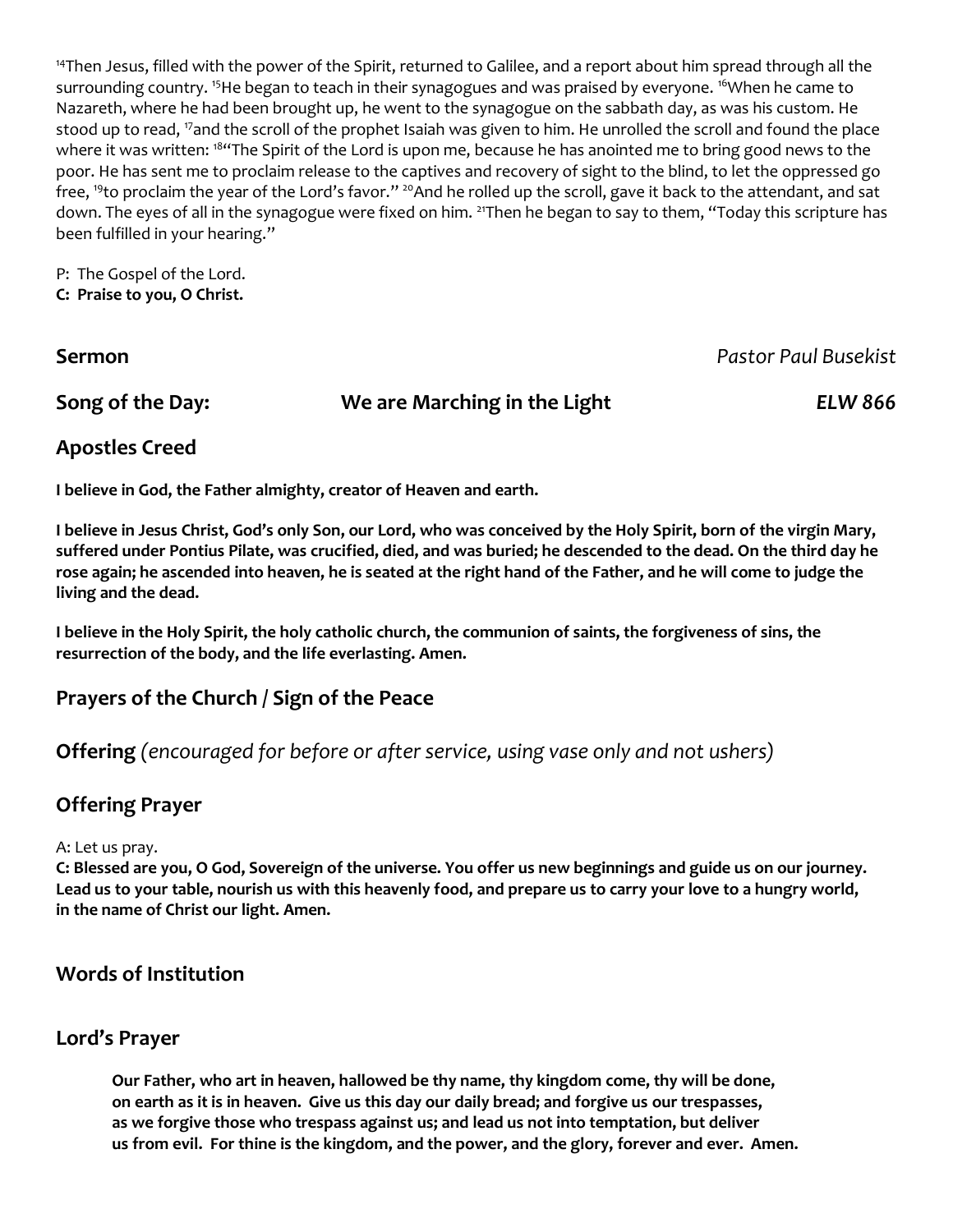### **Communion**

## **Communion Songs: Be Still My Soul (In You I Rest) (***words below)* **Here is Bread** *ELW 483*

#### **Be Still My Soul (In You I Rest):**

Be still, my soul, the Lord is on thy side. Bear patiently the cross of grief or pain. Leave to thy God to order and provide. In every change He faithful will remain. Be still, my soul, they best, they heav'nly friend through thorny ways leads to a joyful end.

Be still, my soul, thy God doth undertake to guide the future as He has the past. Thy hope, they confidence let nothing shake. All now mysterious shall be bright at last. Be still, my soul, the waves and winds still know His voice, who ruled them while he dwelt below.

In You I rest; in You I found my hope. In You I trust; You never let me go. I place my life within Your hands alone. Be still, my soul.

Be still, my soul, the house is hast'ning on When we shall be forever with the Lord. When disappointment, grief, and fear are gone, sorrow forgot, Love's purest joys restored. Be still, my soul, when change and tears are past; all safe and blessed we shall meet at last.

In You I rest; in You I found my hope. In You I trust; You never let me go. I place my life within Your hands alone. Be still, my soul.

In You I rest; in You I found my hope. In You I trust; You never let me go. I place my life within Your hands alone. Be still, my soul. Be still, my soul. Be still, my soul.

### **Final Blessing**

P: God, who leads you in pathways of righteousness, who rejoices over you, and who calls you by name, ☩ bless your going out and your coming in, today and forever. **C: Amen.**

**Sending Song: The Spirit Sends Us Forth to Serve** *ELW 551*

#### **Dismissal**

- A: Go with Christ into a weary world. Share the good news.
- **C: Thanks be to God.**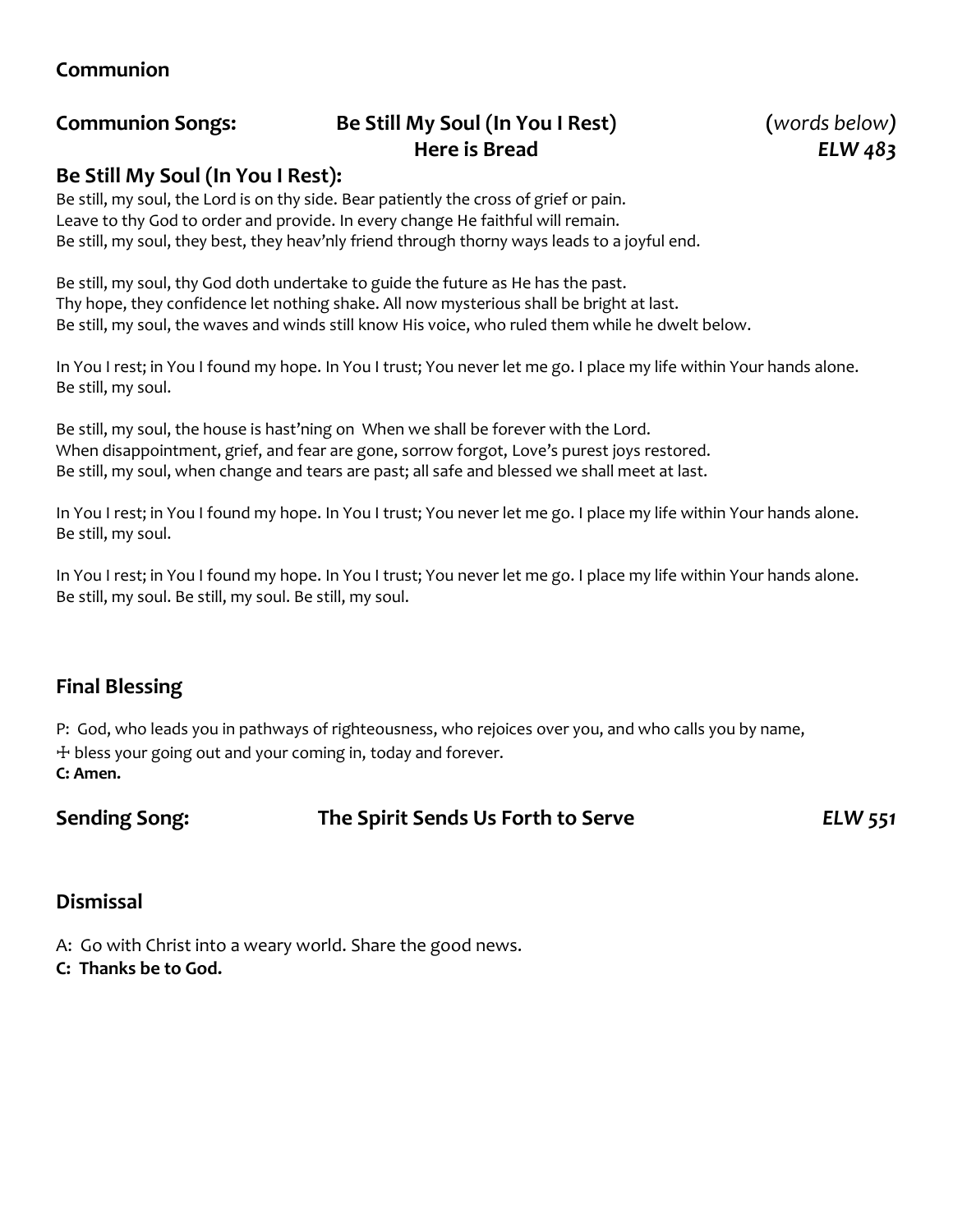

1050 Peninsula Drive Traverse City, MI 49686 (231) 947-9880 www.bethlehemtc.org

# January 23, 2022

# **HAPPY BIRTHDAY**

1/25-Laura Hahn 1/26-Ron Hellenga 1/28-Jim Monroe

1/25-Jane Kurkowski 1/27-Mathew Branch 1/28-Zeke Clemons

#### A COVID update from Council:

"For several months, Grand Traverse County has topped the 14-day average 17% Covid positivity threshold set up by Council for our current precautions. At the last Council Meeting, it was voted upon that if the positivity rate rises to 17.5% that Bethlehem will once again require mandatory masks regardless of vaccination status. This will ensure that we are doing our part to keep our parishioners and community safe.

Currently, Munson Healthcare has activated Pandemic Response Level Red for the first time in history (https://www.munsonhealthcare.org/services/community-health/covid19/pandemic-status), as they are seeing the most Covid cases since last year. At the time of Tuesday's Council vote, the rate was 15%, and the latest update, as of time of printing, GT County positivity rate is well above our new threshold, so we ask that ALL worshippers wear masks. Stay safe, pray for all good things, and see you soon! -Your Bethlehem Church Council"

Please note that the new Building and Office Hours are: 9:00am - 2:30pm, Monday - Thursday.

Today's altar flowers are donated by: Ron & Sherryl Hellenga in Memory of Thad Hellenga

The 2022 Giving envelopes are available in the Narthex. Please pick your box up at your earliest convenience.

COLLEGE/MILITARY PACKAGES: The Christian Education Committee once again wants to let our college students and military personnel know that they are in our thoughts and prayers. We are asking for the names and complete addresses of all college students and military personnel who are living away from home. Please contact Nancy Ammann with this information before January 30th. Phone 946-8433 email nmammann@gmail.com Thank you.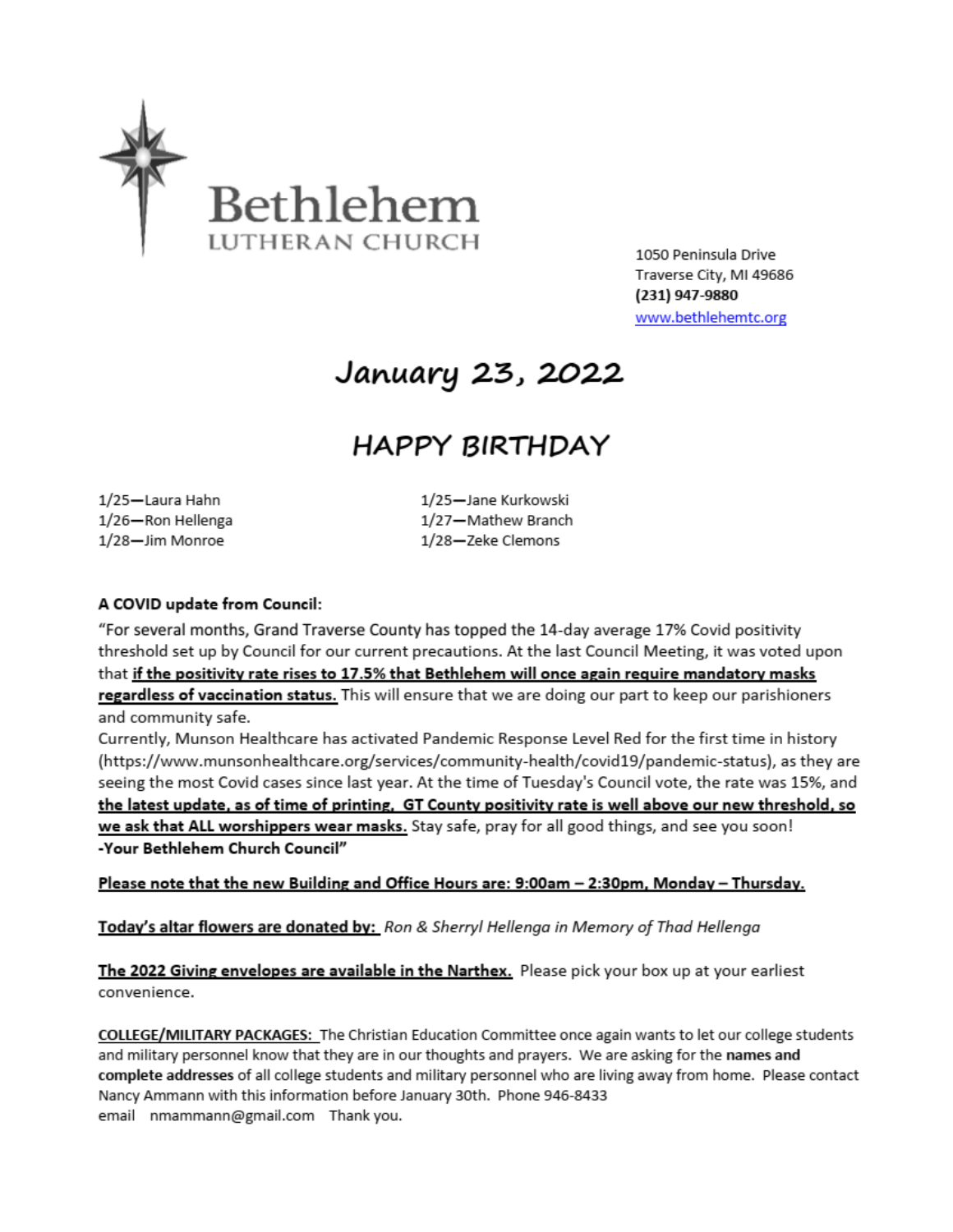The January issue of the STAR is ready. Feel free to check online at www.bethlehemtc.org < About Us > "The Online Bethlehem Star" or type this URL to get these directly: http://www.bethlehemtc.org/the-bethlehem-starnewsletter.

Due to the current positivity rate in Traverse City, we will be cancelling the Pancake Breakfast that was originally scheduled on Sunday, January 23rd. While we are disappointed, we are excited to announce that the Ski Trip scheduled for Saturday, February 26<sup>th</sup>, 9:00am - 6:00pm, is still on! Details will be coming out soon but please reach out to Annie with any questions or concerns.

Book Club News: The book has been decided for the January 25 book club meeting at 5:30 on ZOOM. It will be The Women of the Copper Company by Mary Doria Russell and the books are in the plastic bin outside of church. Be sure to sign your name on the sheet next to the number that matches the number on your book. This book tells the story of the mining industry in the upper peninsula especially near Calumet. If you are not already on the email list and would like to join the discussion please send your email to Cindy Monroe at cmonroe@chartermi.net.

Please consider signing up for Altar Flowers for a Sunday service. You may use the sign-up poster in the Narthex by signing on the date you request. Then fill out a pink slip with the necessary information and place it and a check for \$40 (payable to Bethlehem Lutheran Church or BLC) in the offering plate on Sunday morning (Preferable) or during the week, in the Administration Assistant's mailbox near the church office entrance. You may select either "in honor" or "in memory" or "to celebrate". If someone has already signed on the date you would like, feel free to add your name - we welcome more than one on a Sunday. The 2022 dates are now on the sign-up poster.

Celebrate a new child in your life with a rose on the baptismal font! Cost \$10.00 per rose. Contact Barbara Oster at beo6475@yahoo.com or 231.668.7038.

After two years of cancellations due to COVID-19, Living Water Ministries has decided to make camp a gift freely given for all campers of Stony Lake. This means that there are no registration fees for any program at Stony Lake for the summer of 2022!! Adult Leaders from Bethlehem are planning on being there for Week 1 (June 19-24) as long as there are youth interested. Please note that the Living Water Ministries Board of Directors made the decision to make full vaccination a requirement for attendance at any Living Water Ministries event, including camp. If your youth is interested in attending camp this summer, please see Annie after service or reach out to her via email at annie.slabaugh@bethlehemtc.org no later than Wednesday February 9th.

The outdoor food pantry is closed until spring to make sure that none of the food is damaged by the cold. You can still bring in your staples at any time and place it in the teal bin under the table by the mailboxes. One BLC member knew of an apartment complex for low income residents with food needs and delivered 12 overflowing bags of what had been outside to the very grateful recipients. Please keep the residents of the 72 unit Brookside Commons Apartments in your prayers. Watch for the pantry to jump back into full swing in the spring.

The newest Living Lutheran magazine and the January/February/March Christ in our Home can be picked up at the welcome table on Sunday mornings, from the Shooting STAR box below the outside mailbox, or during parking lot communion.

Our blog has been renamed "Paths of Hope". Check it out on the Bethlehem website: http://www.bethlehemtc.org/new-blog-paths-of-hope.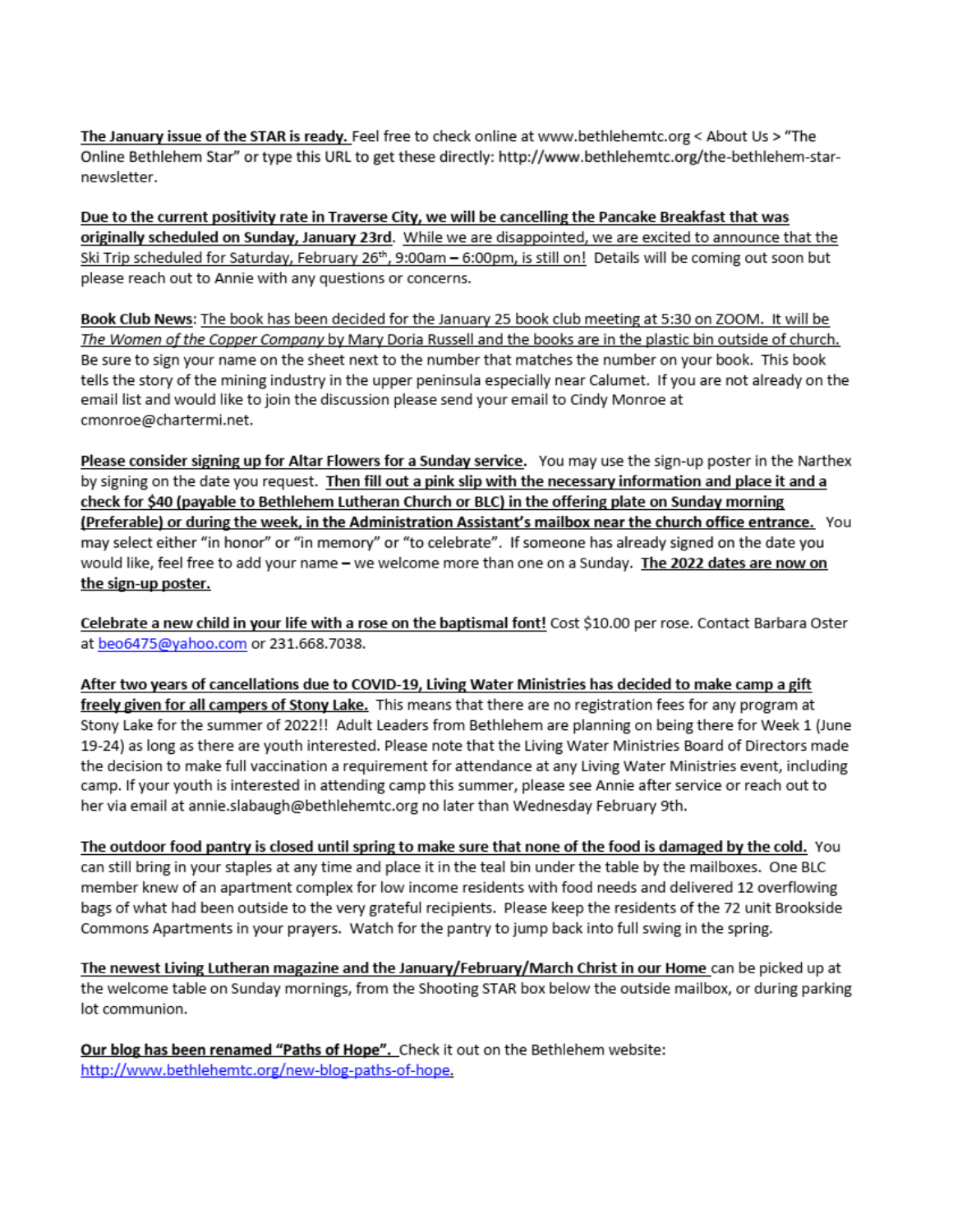

#### **BLC Safe Harbor Supervision**

BLC will provide support for the Safe Harbor Emergency Housing Shelter for the period Saturday, February 5 through Tuesday, February 8. This is our part of a shared full week of service with the Northern Lakes Community Church. Two types of support are needed: Donations of Snack items and On-site Volunteer Service

#### **Donations of Snacks**

We are seeking donations of sack items for guests to enjoy in the evening hours. Suitable snacks include granola bars, easily pealed fruit (bananas, clementines), commercially prepared snacks in individual packages (chips, pretzels, etc.), homemade goodies (cookies, brownies) that are packaged in individual-sized kitchen baggies.

If you wish to donate snacks, please call, text, or email Jim Hutchison for more details: 231-668-1916, hutchison@alma.edu. Contact with him should be made by Thursday, Feb. 3. You will be asked to deliver your items to the shelter building.

#### **On-site Volunteer Service**

The need for volunteers is lower than in past years since Safe Harbor staff directly supervises guests during the 6 pm to 10 am period that the shelter is open. Volunteers serve in the following three ways:

#### 1. Evening Welcoming Volunteers 5:30PM - 9PM

Two volunteers (men or women) each evening will assist the professional staff with checking in the guests. These volunteers provide an important service because guests are literally coming in from an often unwelcoming and even threatening world and a kind welcome is so important. Our kindness helps them relax and trust.

These volunteers also maintain a coffee cart and are the eyes and ears of the professional staff, observant while being welcoming, bringing to them any concerns about guest behavior, especially in the dining room and the tent and smoking areas.

During this period guests will eat in shifts at tables divided by plexiglass shields. Otherwise, guests will lounge in an outside heated tent and sleep in bunks that are separated from one another by plastic sheeting.

#### 2. Morning Volunteer 6AM -8:15AM

The Morning Volunteer (one or two) assists the Safe Harbor Staff with providing coffee, making the guests' own medications available to them, and giving guests a warm send-off.

#### 3. Evening meal preparation

Groups in the congregation have already committed to provide these meals. Those involved with meal preparation and dinner service will not have duties outside the kitchen.

How to volunteer. It is not expected that BLC will provide all the needed volunteers. Community volunteers are available to assist our efforts. You may sign up be a volunteer at this web site: https://gtsafeharbor.ivolunteer.com/beth\_luthe\_nlcc Please call, text, or email Jim Hutchison, 231-668-1916, hutchison@alma.edu for more information.

Shelter operating procedures are designed to provide a safe environment for both guests and volunteers. Guests and volunteers are given temperature checks before they are admitted. We are not asking you to volunteer out of a sense of obligation to our congregation, rather we seek volunteers who are comfortable with working at the shelter and who are motivated by a personal desire to participate in this ministry of service to others in this difficult time.